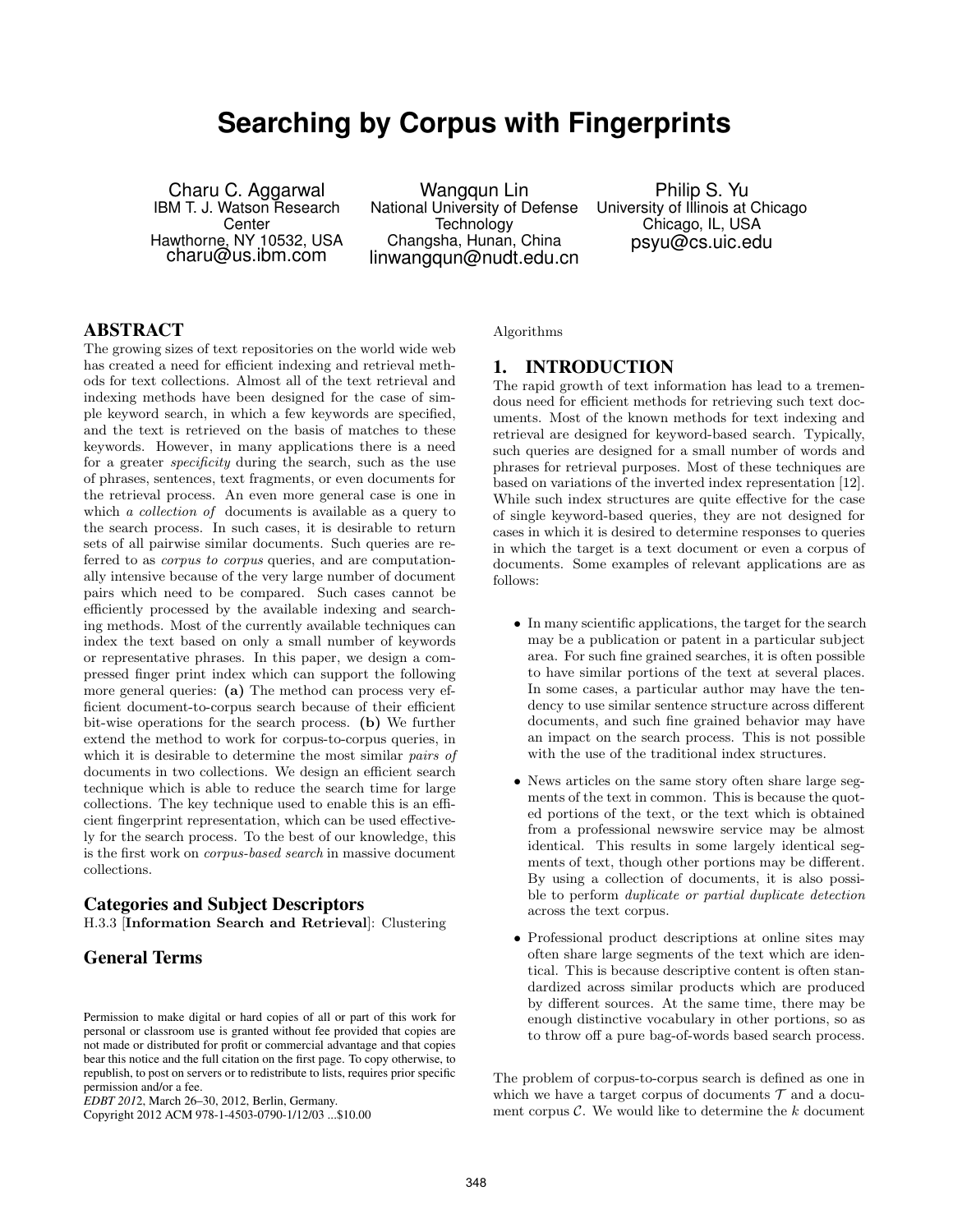pairs from  $\mathcal T$  and  $\mathcal C$  with the greatest similarity. This is useful in applications where it is desirable to determine similar documents across the two collections. The problem of corpus-to-corpus search is particularly challenging because of the potentially large number of computations which may be required in such a process. For example, consider a large corpus containing  $10<sup>7</sup>$  documents, and the search set contains 10<sup>4</sup> documents. Let us also assume that each document contains an average of  $10^3$  words. In such a case, even a simple comparison between the two collections on the basis of the words are likely to require at least  $10^7 \times 10^4 \times 10^3 = 10^{14}$ word-pair comparisons. Assuming that each comparison (including the overheads of parsing, and string comparisons) conservatively required 100 CPU cycles, it would require a 1GHz computer  $10^7$  seconds, which is more than 10 days of computation. For larger document collections and query sets, this can quickly become impractical. Our goal is significantly reduce this computational time without compromising on the quality of the retrieved documents. We propose the following:

- For document-to-corpus queries, we design an efficient hash-based fingerprint representation, which is friendly to the use of efficient cluster-based indexing techniques. We show that such a technique can achieve very fast online response times.
- For corpus-to-corpus queries, our indexing technique provides an efficient search process, which provides several orders of magnitude scale up in query processing times. While this is not necessarily designed to provide online query processing, a huge response time of a few minutes is much more acceptable than a response time of a few days.
- In addition, our approach also has some advantages in terms of the quality of the retrieved results because of the approach used for search and processing. We will discuss more on this issue later.

One important aspect of document-to-corpus search is that the structure of the document is very important in the retrieval process. This is not the case for keyword-based search, in which similarity is based on the membership of a few words. A long target document may have a significant amount of embedded structure in it, and it can be challenging to use this structure in the retrieval process. Some recent work [1] has shown that the use of distance information for document-to-corpus similarity search provides superior quality results to the use of well known similarity measures such as the cosine metric. In any case, document-to-corpus similarity search is cannot be performed efficiently with traditional structures such as the inverted index because of the large number of inverted lists which need to be accessed. The larger the document, the more inefficient the use of an inverted structure is likely to be.

In this paper, we will use a compression based approach in order to create a hash-based compressed representation of the distance-graphs for the document. These compressed representations essentially function as fingerprints which can be clustered and utilized for efficient query processing. The distance-graph is a novel representation for text which was proposed in [1], and has the advantage of retaining partial information about the underlying structure of the document. We further construct a compressed representation of the distance graph, which can be leveraged for effective retrieval and processing. Specifically, each document is compressed into a stream of bits which retain partial information about the underlying structure. This allows for efficient bitwise matching operations during the query processing approach. A clustering approach is used in order to further improve the quality of the index representation. We provide experimental results illustrating the effectiveness of the method.

This paper is organized as follows. In the next section, we will discuss the distance-graph representation and its use for creating an index. In section 3, we will discuss the algorithm for query processing and provide an analysis of the effectiveness of the approach. The experimental results are presented in section 4. Section 5 contains the conclusions and summary.

# **1.1 Related Work**

The problem of text indexing has been widely studied in the literature [5, 14] because of the tremendous application to a wide variety of information retrieval applications. Text can either be indexed as strings [9] or as a bag-of-words [12, 11]. The string-based indexing method [7, 9] works well with strings in the biological domain, but is generally not very widely used for text applications, because of the semantic interpretability of words, and the variation in the word order. The most widely used method for text indexing is the bag-of-words methods in terms of the inverted index [2, 10, 12]. However, this approach is generally effective for smaller search queries, because a larger target text document requires the access of a large number of inverted lists for query processing. While match queries can be efficiently implemented over a small number of terms, a large number of lists can make the retrieval process much more challenging. Furthermore, the computation of more involved distance functions such as the cosine function becomes computationally challenging with the use of an inverted file. Furthermore, it has been shown [1] that the bag-of-words approach is also qualitatively not very effective for document-to-document retrieval, without the use of information about word ordering in the target documents. Some methods [4, 13, 15, 16] have proposed the mining of phrases on order to improve the quality of similarity search, though these methods are not designed as indexing schemes. Therefore, efficiency continues to be a problem.

Another well known method for text indexing are those of signature files [3, 5, 8, 6, 17]. The signature file also uses a hash-based approach for signature construction, but it uses a hash function of a fixed range over the bag-of-words approach. It has been shown in [17], that such an approach is not very effective for the case where there is tremendous variability in source and target document length, as would naturally be the case in any corpus-to-corpus retrieval system. In our fingerprint scheme, we use a 2-dimensional hashing scheme, in which the range of the hash function is documentdependent, the second dimension of the hashing is used to increase the robustness required for effective similarity computation. The conversion is applied on the distance graph in order to retain information about word order.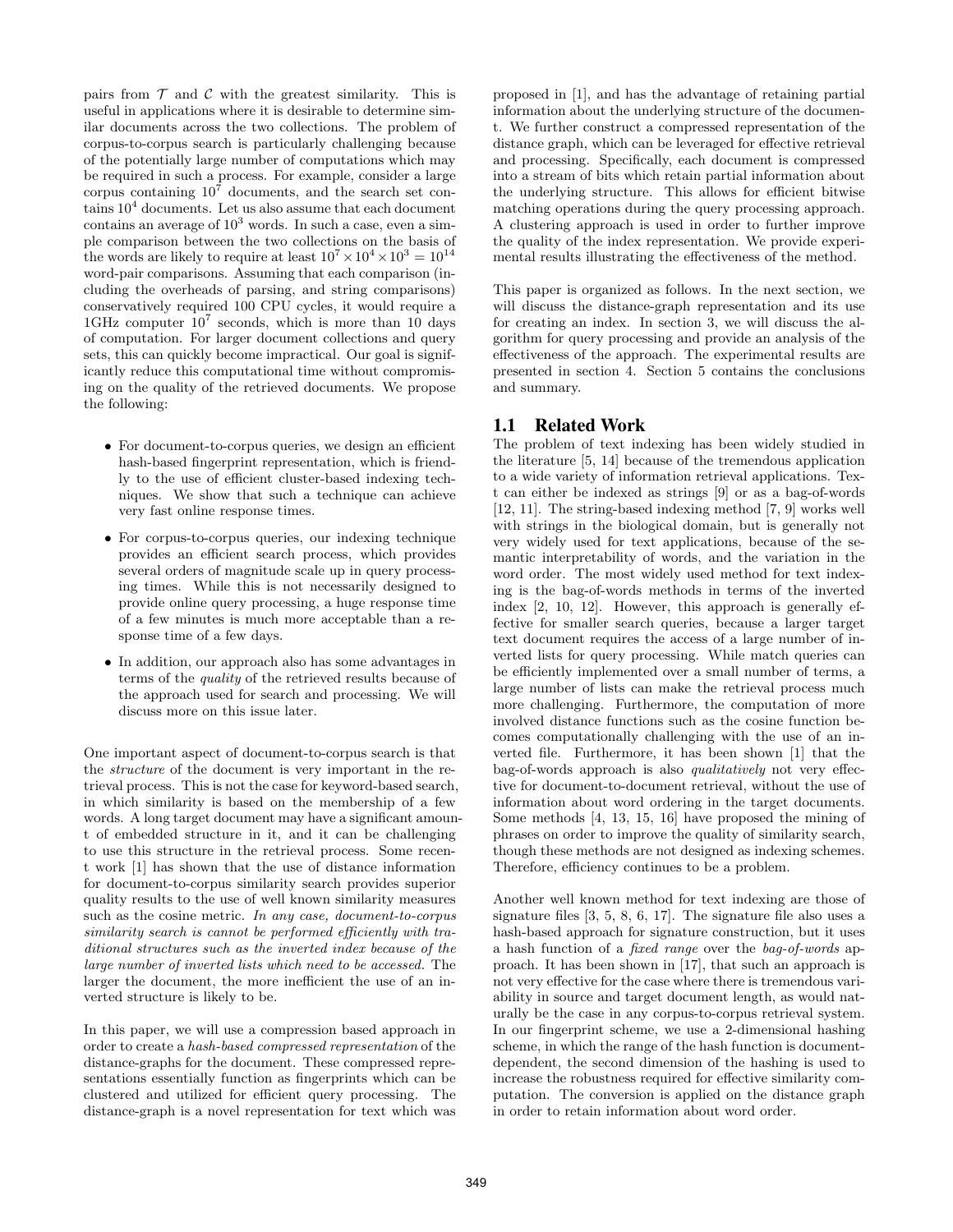# **2. STRUCTURE-BASED BIT STRING REP-RESENTATION**

When the target query is a document, as opposed to a set of keywords, the relative ordering of the words are much more important for the similarity search process. Larger documents require a much more fine-grained search than a bag-of-words representation, because of the greater importance of the word-ordering. Distance graphs are a natural representation [1] which preserve a high level of information about the ordering and distance between the words in the document. In this paper, we will show how to leverage the distance-graph representation in combination with a hashbased index.

Before proceeding further, we will review the concept of a distance graph, as defined in [1]. Distance graphs can be defined to be of a variety of orders depending upon the level of distance information which is retained. Specifically, distance graphs of order m retain information about word pairs which are at a distance of at most  $m$  in the underlying document. We define a distance graph as follows:

DEFINITION 1 (DIST. GRAPH  $[1]$ ). A distance graph of order  $m$  for a document  $D$  drawn from a corpus  $C$  is defined as graph  $G(\mathcal{C}, D, m) = (N(\mathcal{C}), A(D, m))$ , where  $N(\mathcal{C})$  is the set of nodes defined specific to the corpus  $\mathcal{C}$ , and  $A(D, m)$ is the set of edges in the document. The sets  $N(\mathcal{C})$  and  $A(D, m)$  are defined as follows:

- The set  $N(\mathcal{C})$  contains one node for each distinct word in the entire document corpus C. Therefore, we will use the term "node i" and "word i" interchangeably to represent the index of the corresponding word in the corpus. Note that the corpus  $C$  may contain a large number of documents, and the index of the corresponding word (node) remains unchanged over the representation of the different documents in C. Therefore, the set of nodes is denoted by  $N(\mathcal{C})$ , and is a function of the corpus C.
- The set  $A(D, m)$  contains a directed edge from node i to node j if the word i precedes word j by at most m positions at least once in the document. For example, for successive words, the value of m is 1.

We note that the set  $A(D, m)$  always contains an edge from each node to itself. This is because of the fact that any word precedes itself at distance 0 by default.

For the purposes of representation, it is assumed that the stop-words are removed from the text before distance graph construction. In other words, stop-words are not counted while computing the distances for the graph, and are also not included in the node set  $N(\mathcal{C})$ . This greatly reduces the number of edges in the distance graph representation. This also translates to better efficiency during processing.

We note that the order-0 representation contains only self loops with corresponding word frequencies. Therefore, this representation is quite similar to the vector-space representation. Representations of higher orders provide structural



Figure 1: Illustration of Distance Graph Representation

insights of different levels of complexity. An example of the distance graph representation for a well-known nursery rhyme "Mary had a little lamb" is illustrated in Figure 1. In this figure, we have illustrated the distance graphs of orders 0, 1 and 2 for the text fragment. The distance graph is constructed only with respect to the remaining words in the document, after the stop-words have already been pruned. The distances are then computed with respect to the pruned representation. Note that the distance graphs or order 0 contain only self loops. The number of edges in the representation will increase for distance graphs of successively higher orders. Another observation is that the frequency of the self loops in distance graphs of order 2 increases over the order-0 and order-1 representations. This is because of repetitive words such as "little" and "lamb" which occur within alternate positions of one another. Such repetitions do not change the frequencies of order-0 and order-1 distance graphs, but do affect the order-2 distance graphs. We note that distance graphs of higher orders may sometimes be richer, though this is not necessarily true for orders higher than 5 or 10. It has been shown in [1] that it is better to use distance graphs of lower orders such as 1 or 2.

In this paper, we use such a compression-based index on top of this distance graph representation which (a) can be efficiently used for document-to-corpus similarity search, (b) can be used efficiently for corpus-to-corpus similarity search, and (c) qualitatively more effective than a pure vector-space based similarity.

# **2.1 A Hash-Based Fingerprint Index**

In this section, we will present a hash-based compression index for indexing the documents. We note that the number of possible distinct edges is very large is potentially the size of the square of the underlying lexicon. For a lexicon of size  $10^5$ , the number of possible distinct edges can be  $10^{10}$ or greater. The large domain size of distinct edges can create a challenge for designing efficient indexing methods for the distance graph representation. Hash-based methods are a natural method for compressing the edge-inclusion information, so as to ensure the ability of performing effective similarity search. Furthermore, we use a *binary representa*tion of the hashed values, so as to ensure the use of efficient bitwise operations during the similarity search process.

The fingerprint data structure consists of a two-dimensional array with  $w \cdot h$  binary cells with a length of h and width of w. Since each cell is binary, it can be stored efficiently, with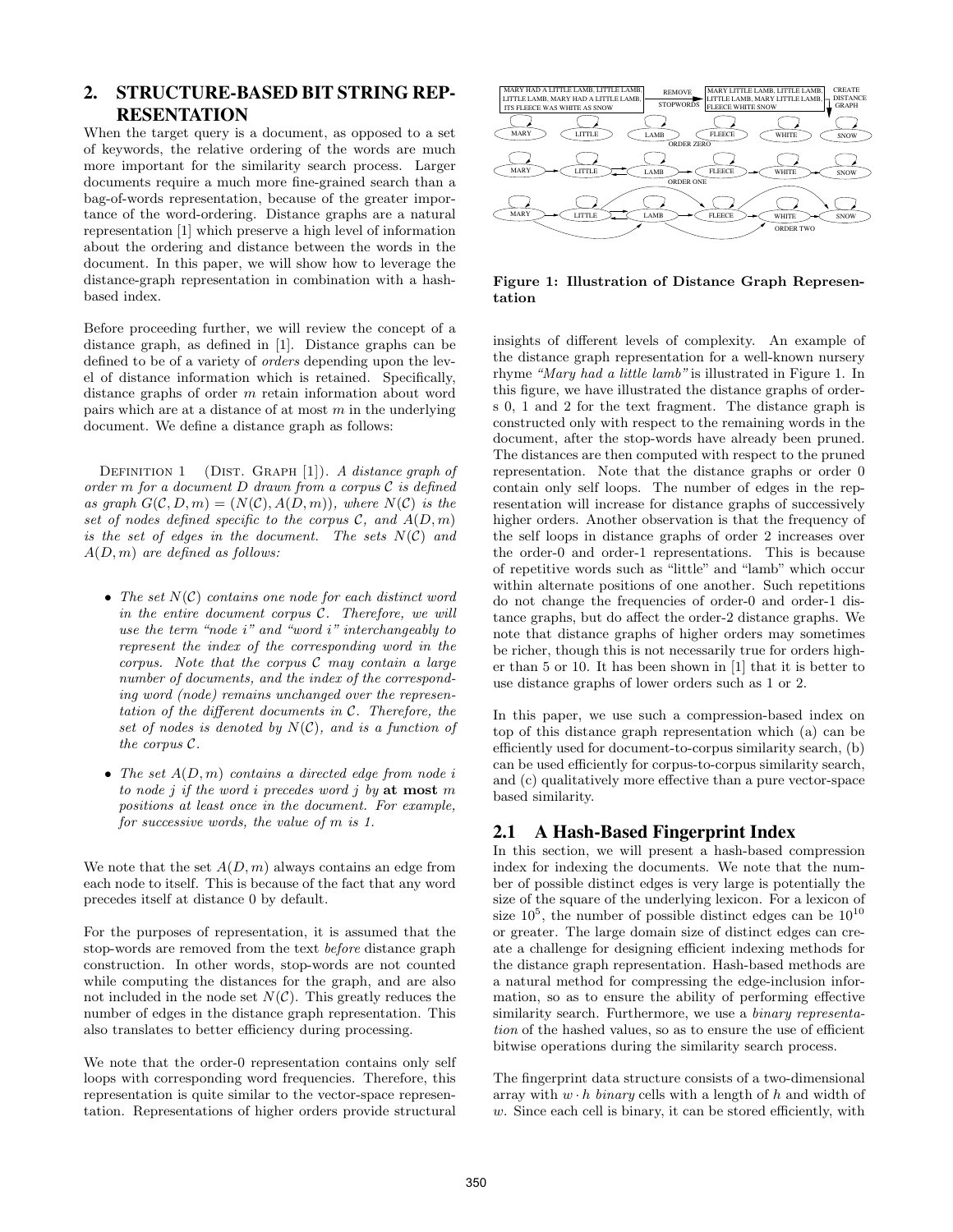only one bit. Each hash function corresponds to one of  $w$ 1-dimensional arrays with h cells each. Each such set of  $w \cdot h$ cells is used to store the representation of a single distancegraph. As we will see later, the value of  $h$  is dependent on the number of edges in the distance-graph. The binary values in the cells are useful in keeping track of the presence or absence of the different edges in the distance graph with the use of a hash-based mapping.

The  $w \cdot h$  cells in this fingerprint are defined with the use of w independent hash functions, each of which take the string representation of an edge as an argument, and map onto uniformly random integers in the range  $[0, h - 1]$ . Each of the  $w$  arrays of  $h$  cells is used to map the presence or absence of edges in a particular distance graph with the use of one of the hash functions. These different ways of mapping provide more robustness to the mapping process. Thus, the  $(i, j)$ th cell corresponds to the ith hash function mapping to the value  $j - 1$ . For each edge in the distance graph, we apply each of the  $w$  hash functions (to a string representation of the edge) in order to obtain a mapping to a number in  $[0 \dots h-$ 1]. When the *i*th hash function maps to value  $j$ , we set the bit in cell  $(i, j + 1)$  from the fingerprint to 1. Membership can be checked for a particular edge in the distance graph by evaluating whether all the  $w$  hash functions for that edge map onto a cell with a value of 1. In some cases, different distinct edges may be mapped onto the same cell by the hash function. This is referred to as a *collision*, and it reduces the accuracy of the representation. This is the reason that w independent hash functions are used in order to improve the robustness of the mapping process. The idea is to create an approximate fingerprint which provides an accurate idea of the inclusion information most of the time. As we will see later, this representation can be used to create an efficient and effective index for query processing.

In order to accommodate documents of different sizes in the collection, we use hash functions of different ranges. The documents are mapped to one of these sketch tables, depending upon the number of edges in the corresponding distance graph. For a given document, for which the distance graph contains L edges, we use a sketch table whose hash function ranges in the interval  $\{0 \dots (2^{\lceil \log(L) \rceil} - 1) \cdot (1 + \alpha) \}$ , where  $\alpha > 0$  is a user-defined parameter larger than 0. The parameter  $\alpha$  is referred to as the *hash-range factor*, as it affects the range of the hash function, and the accuracy which the document is represented. As we will see later, the value of  $\alpha$  regulates the level of accuracy of the hashing process. Since the value of  $L$  can vary widely depending upon the size of the document, it is clear that we need hash functions of exponentially increasing ranges in order to accommodate documents of different sizes. In order to facilitate further discussion, we need to define the concept of the level of a fingerprint. A fingerprint of the  $q$ th level uses hash functions which lie in the interval  $[0 \dots (2^q - 1) \cdot (1 + \alpha)]$ . Each fingerprint uses  $w$  different hash functions, which are independent of one another. While these hash functions remain the same for each document in a given level in the entire corpus, they will naturally be different across different levels. This is because the range of the hash function is different across different levels. The *j*th hash function of the  $q$ <sup>th</sup> level sketch table is denoted by  $g^{qj}(\cdot)$ . We note that the total number of levels of fingerprints varies logarithmically in the maximum number of edges in any document. Therefore, the number of levels is quite modest in practice.

Next, we discuss how a particular document can be converted into the bit-wise format of the sketch table. Let us consider a document D, which contains L edges. We use a sketch table whose level  $q$  and corresponding hash-function range  $[0,(2^q-1)\cdot(1+\alpha)]$  is defined by setting  $q = \lceil \log(L) \rceil$ . For each edge between word nodes  $i$  and  $j$ , we create a new string by concatenating  $i, '#$ ', and j, and then apply the hash functions directly to the newly concatenated string  $i \oplus' \#' \oplus j$ , where  $\oplus$  denotes the concatenation operator. In addition, we explicitly store the number of distinct edges in a particular document  $D$ . The number of distinct edges in a particular document D is denoted by  $\eta(D)$ .

The bit string representing the distance graph is of size  $2^q \cdot (1+\alpha) = 2^{\lceil \log(L) \rceil} \cdot (1+\alpha)$ , and therefore contains a number of bits which is at most a  $2 \cdot (1 + \alpha)$  factor of the edges in the distance graph. As we will see later, the use of the bit representation facilitates efficient document-to-corpus similarity search. The bit vector for the document D and the ith hash function at the qth level is denoted by  $B^q(D, i)$ . We define the fingerprint representation of a document as follows:

DEFINITION 2 (FINGERPRINT REPRESENTATION). The fingerprint representation of a document D with  $\eta(D)$  distinct edges (in the corresponding distance graph) and level  $O(D) = \lceil log(\eta(D)) \rceil$  is defined as the set of the following values:

- The representation contains a set of  $w \cdot h$  binary cells, in the form of a 2-dimensional binary array. Each of the w 1-dimensional arrays corresponds to a different hash function, with corresponding bit vector  $B^{O(D)}(D,i)$ with h bits in it. The value of *i* (index of the hash function) may range from 1 through w. The value of w is decided by the user. The range h of the hash function is  $2^{O(D)} \cdot (1 + \alpha)$ , where  $\alpha > 0$  is a user-defined parameter.
- The fingerprint representation contains the number of edges  $\eta(D)$  in the underlying distance graph.

# **2.2 Fingerprint-based Similarity**

The most naive method for retrieving the document is to directly use a sequential-scan based similarity search. Our first step is to define a fingerprint-based similarity function, which derives its motivation from the cosine function for similarity. The bit-string representations lend themselves to similarity computations because of the efficiency of bitwise operations on many platforms. We define the similarity between two documents as the normalized dot product between the corresponding representations. For a document D with level  $O(D)$ , let the vector  $B^{O(D)}(D, i)$  be the *i*th bit vector which represents the presence of absence of edges in  $A(D, i)$ . We note that the value of  $i$  may range from 1 through  $w$ . Before defining the normalized dot product, we first define the unnormalized dot product between the two fingerprint vectors. The fingerprint dot product  $FDot(D_1, D_2)$  is defined only between documents of the same order.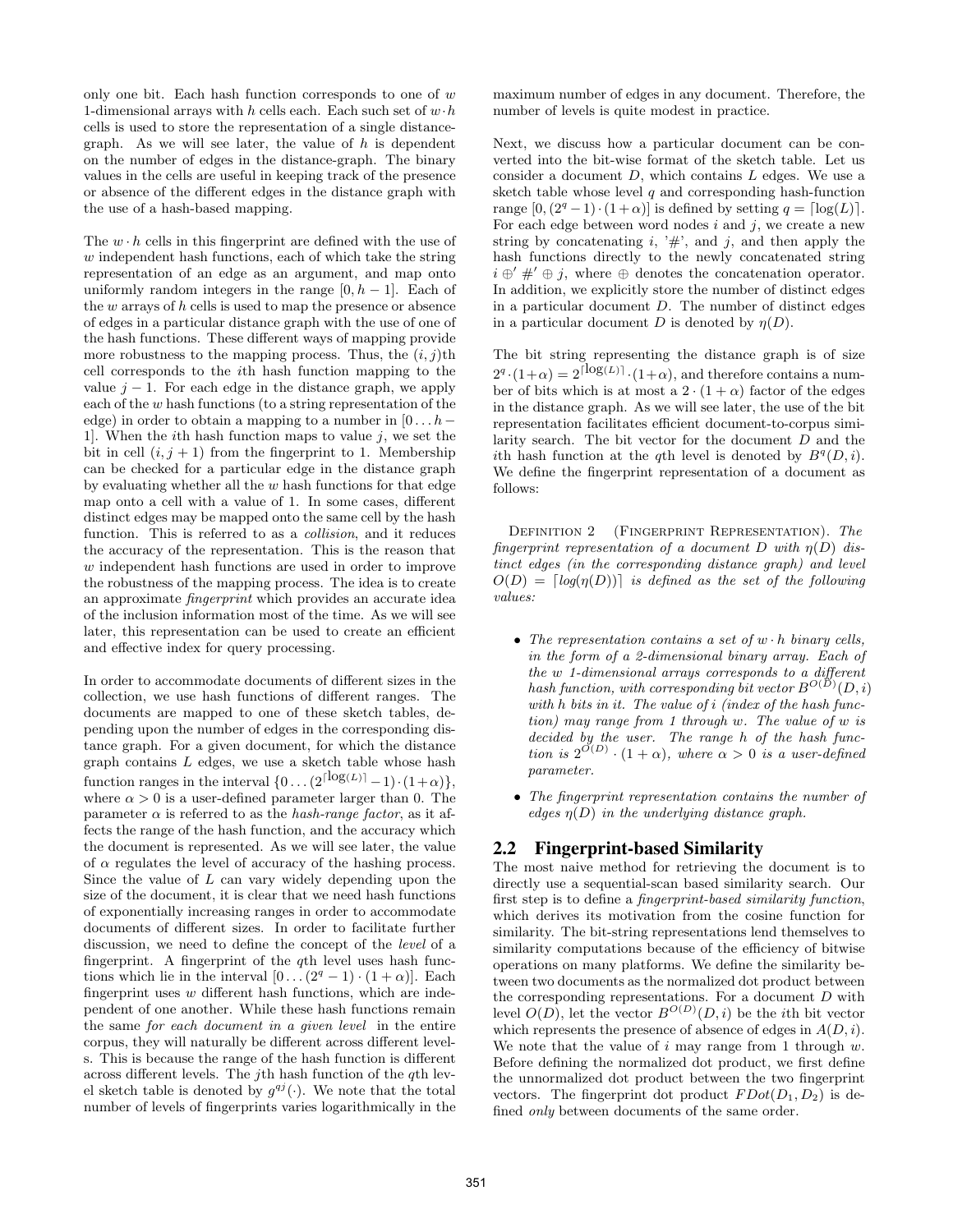DEFINITION 3. The fingerprint dot product between the documents  $D_1$  and  $D_2$  of the same order q is defined as the average of all dot products between  $B<sup>q</sup>(D_1, i)$  and  $B<sup>q</sup>(D_2, i)$ over different values of the index i of the hash function.

$$
FDot(D_1, D_2) = \frac{\sum_{i=1}^{w} B^q(D_1, i) \cdot B^q(D_2, i)}{w}
$$
 (1)

The dot product between each pair  $B^q(D_1, i)$  and  $B^q(D_2, i)$ can be computed quite simply as a dot product between two bit string vectors of length h each.

We note that since documents are maintained in compressed form, the similarity computation cannot be performed exactly. The fingerprint representation however provides a way to efficiently approximate the dot-product between the binary representation of the underlying distance graphs. We further use normalization factors in order to adjust for the fact that different documents may contain a different number of edges in the distance graph representations. These factors are essentially the norms of the underlying vectors. The normalized fingerprint similarity between documents  $D_1$  and  $D_2$ is defined as follows:

DEFINITION 4 (NORMALIZED FIN. SIM.). The normalized fingerprint similarity between  $D_1$  and  $D_2$  is obtained by dividing un-normalized value by  $\sqrt{\eta(D_1) \cdot \eta(D_2)}$ . In other words, if  $H(D_1, D_2)$  represent the normalized fingerprint dot product, we have:

$$
H(D_1, D_2) = \frac{FDot(D_1, D_2)}{\sqrt{\eta(D_1) \cdot \eta(D_2)}}
$$
 (2)

We note that the naive query processing technique requires only bit vector computations, which are typically very efficient on most platforms. For example, the dot product between the bit vectors  $B(D_1, i)$  and  $B<sup>q</sup>(D_2, i)$  can be computed using the "AND" operations. The main factor to keep in mind is that we have bit vector representations of multiple levels, which need to be compared against a given target document. Since the dot product is defined only between documents of the same level, the target document needs to be converted into different levels in order to enable similarity computation across the whole collection. We note that the number of levels is not very large, and is logarithmically related to the size of the largest document. Therefore, if  $L_{max}$  be the number of edges in the largest document, then the number of levels is given by  $\log_2(L_{max})$ . The target document is transformed into representations of these different levels. The representation of a given level of the target document is used in order to perform retrieval with documents of each level. In other words, when we transform the target document to bit strings of level  $q$ , then we use only the documents of level  $q$  for retrieval. The similarity computation can be performed with the documents of the different levels, and then the closest set of documents over different levels can be combined together.

#### **2.3 Faster Document-to-Corpus Queries**

The last section provided a naive approach for performing faster document-to-corpus queries. In this section, we will design a more efficient index which can use the hashbased fingerprints for a more efficient solution. The overall

Algorithm FindClosestDocument(Target: T, Partitioned Groups:  $\mathcal{G}_1 \dots \mathcal{G}_r$ ,  $\mathcal{O}$ , NumOfNeighbors: k); begin  $P \text{ } e$ ssimisticBound = 0;  $BestSoFar = \{\};$ Scan entire outlier set  $\mathcal O$  and update  $P \& is finite Bound$  and  $Best\& of Far;$ Compute  $Optimistic(i)$  for each  $\mathcal{G}_i$ ; **for** each  $i \in \{1...r\}$  in order of<br>reducing value of dot product of fingerprint representation of  $T$  and  $F_i$  do begin if  $Optimistic(i) \geq P \, e \, isimisticBound$ begin Compute similarity of each fingerprint in  $\mathcal{G}_i$  to the conversion of target document T to a fingerprint of the same level as  $\mathcal{G}_i$ and update the values of  $BestSoFar$  and PessimisticBound, if applicable end end  $return(BestSoFar);$ end end

#### Figure 2: Query Processing with Fingerprints

approach for performing faster document-to-corpus queries uses a branch-and-bound pruning methodology, which segments the document collections into different clusters, and then prunes some of these clusters in an ordered search process. Specifically, we use two parameters  $\gamma$  and  $\mu$  in order to regulate the clustering process. The parameter  $\gamma$  represents the normalized radius of the cluster, whereas the parameter  $\mu$  represents the *critical mass* of a cluster. Specifically, the fingerprint representation  $\mathcal{C}^f$  of corpus  $\mathcal{C}$  is partitioned into groups  $\mathcal{G}_1 \ldots \mathcal{G}_r$ , along with a special outlier group  $\mathcal O$  which satisfies the following properties:

- There exists a fingerprint representative  $F_i \in \mathcal{G}_i$ , such that the fingerprint representation of each graph in  $\mathcal{G}_i$ is at a maximum hamming distance of at most  $\gamma \cdot h \cdot w$ to the representative point of its cluster. We call the graph  $F_i$  the medoid representative of group  $\mathcal{G}_i$ . The parameter  $\gamma$  is referred to as the hamming radius of the group.
- Each group  $\mathcal{G}_i$  contains only fingerprints of a particular level. Since  $F_i$  contains  $h \cdot w$  bits, it follows that the parameter  $\gamma$  is a normalized radius which can be compared effectively over fingerprints of different levels and different number of hash functions.
- Each group  $\mathcal{G}_i$  contains at least  $\mu$  fingerprints. This is the critical mass requirement for each group, and is essential in order to ensure an efficient pruning process.

Once these groups have been created, they can be used in conjunction with a simple branch-and-bound technique in level to perform the query processing.

Before discussing the process of construction of these groups in more detail, we will discuss how they can be leveraged for the purpose of query processing. Let us consider a corpus C which has already been partitioned into groups  $\mathcal{G}_1 \dots \mathcal{G}_r$ ,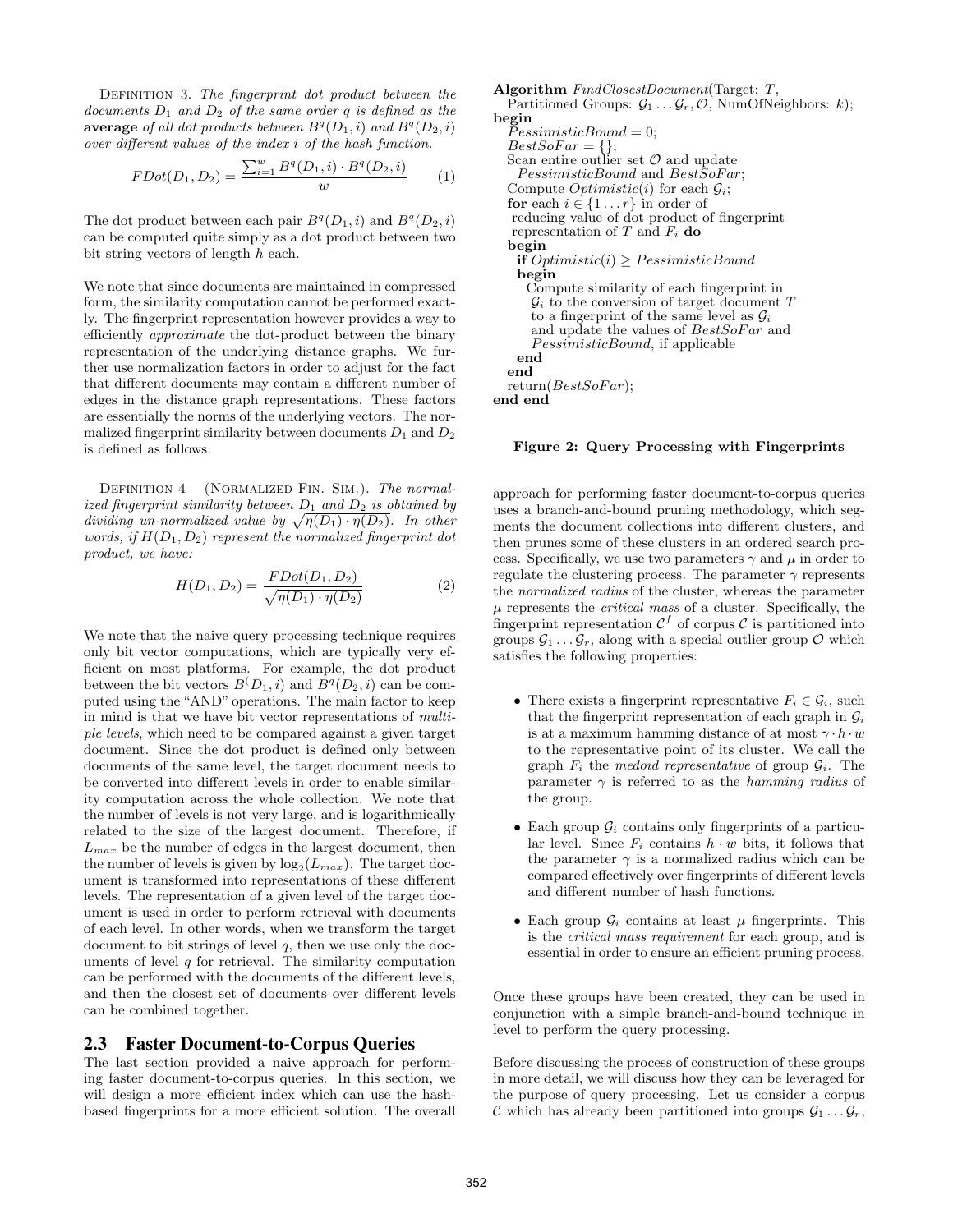along with the corresponding medoid representative  $F_i$ . It is assumed that the value of  $r$  is much less than the total number of documents in the collection. This is also ensured by the fact that we impose a minimum critical mass  $\mu$  on the collection. Let us also assume that the fingerprint representation of the target document T is denoted by  $T<sup>f</sup>$ . The first step is to estimate the cosine distance between the target fingerprint  $T<sup>f</sup>$ , and each of the different medoid representatives  $F_1 \ldots F_r$ . As discussed earlier, this cosine distance is computed by first estimating the dot product by using the minimum of the dot product values over the  $w$  different bit string representations. This is averaged over the  $w$  different representations. This dot product is then normalized using the norms of the two documents. This is possible since the norms are stored explicitly with the fingerprints.

The overall approach is to compute the dot product of the target document  $T$  to each of the fingerprint representatives  $F_1 \ldots F_r$  and sort them in order of decreasing value of this dot product. The clusters associated with each of these groups are then processed in order of reducing similarity. In order to apply the branch and bound method, we maintain a global pessimistic bound on the similarity value, and a local optimistic bound which is specific to a particular group. The cluster associated with a particular group may be ignored for the purposes of further exploration if the local optimistic bound is no better than the global pessimistic bound. It remains to explain how the local optimistic bound and global pessimistic bound are maintained for each group.

The global pessimistic bound for each group is simply the closest fingerprint found to the target fingerprint so far. In the event that we are trying the find the  $k$  best neighbors (rather than the nearest neighbor only), this pessimistic bound is set to the kth best value found so far. This global pessimistic bound continues to improve over time, as more fingerprints are compared to the target. Furthermore, the different groups are processed in order of decreasing optimistic bound. Therefore, as time passes, the chances of the pruning condition being satisfied will increase monotonically.

The overall algorithm is illustrated by the algorithm Find-ClosestDocument in Figure 2. The best set of documents found so far is simply the set of  $k$  documents with the highest fingerprint-based similarity. This is stored in the set  $BestSoFar$  in Figure 2. The variable  $P \lessdot inB$ denotes the similarity of the kth best document in this set. We first scan the entire outlier set  $\mathcal O$  and compute the k best neighbors from this set. We use these neighbors to update BestSoFar and PessimisticBound. Next, we compute the optimistic bound  $Optimistic(i)$  for each group, and process them in reducing value of  $Optimistic(i)$ . A group is scanned only if  $Optimistic(i)$  is at least equal to  $P \lessdot ministicBound$ . We note that the value of  $Optimistic(i)$  continually reduces throughout the process (because of the sort order of processing), and the value of *PessimisticBound* continues to increase as more and more records are encountered. Therefore, as soon as we reach the first group for which  $Optimistic(i)$ is less than  $P \&$  essimistic Bound, we are guaranteed that this will continue to be the case for all remaining groups, and we can terminate scanning any more groups for the nearest neighbors. At this point, we can report the best set of documents found so far as the k nearest neighbors.

#### *2.3.1 Computation of the Optimistic Bound*

A key subroutine required for the use of the above method is the computation of the optimistic bound of target document T to the group  $\mathcal{G}_i$ . It remains to explain, how this optimistic bound is computed. Let us consider the group  $\mathcal{G}_i$ , which has the representative fingerprint denoted by  $F_i$ . Let us assume that the norm of the target document is  $\eta(T)$ . Let us assume that the *level* of all documents in  $G_i$  is q. Then, the smallest number of edges in the distance graph representation of any document in this group is  $2^{q-1}$ . Then, it can be shown that an optimistic bound of the fingerprint distance of target document T to any document in  $\mathcal{G}_i$  is given by  $\sqrt{\eta(F_i)}\cdot H(T, F_i)$  $rac{(F_i) \cdot H(T, F_i)}{2^{(q-1)/2}} + \frac{\gamma}{2^{(q-1)/2}}$  $\frac{1}{2^{(q-1)/2} \cdot \sqrt{\eta(T)}}$ .

LEMMA 1. Let  $\mathcal{G}_i$  be any group of documents with level q and representative medoid fingerprint  $F_i$  and hamming radius γ. Then, any documents in  $R_i \in \mathcal{G}_i$  has similarity  $H(T, R_i)$  to T, which satisfies the following upper bound:

$$
H(T, R_i) \le \frac{\sqrt{\eta(F_i)} \cdot H(T, F_i)}{2^{(q-1)/2}} + \frac{\gamma \cdot h}{2^{(q-1)/2} \cdot \sqrt{\eta(T)}} \tag{3}
$$

**Proof Sketch:** Let  $R_i$  be any document in the group  $\mathcal{G}_i$ . Then, the value of normalized dot product  $H(T, R_i)$  is defined as follows:

$$
H(T, R_i) = \frac{FDot(T, R_i)}{\sqrt{\eta(T)} \cdot \sqrt{\eta(R_i)}}
$$
(4)

In order to compute an optimistic (upper) bound on the expression above, we need to compute an upper bound on the numerator and a lower bound on the denominator. Since the hamming distance between  $R_i$  and  $F_i$  is no larger than  $\gamma \cdot h \cdot w$ , it follows that:

$$
FDot(T, R_i) \leq FDot(T, F_i) + \gamma \cdot h \tag{5}
$$

Furthermore, since the smallest number of edges in the distance graph for an document in this group (of level  $q$ ) is given by  $2^{q-1}$ , it follows that:

$$
\eta(R_i) \ge 2^{(q-1)}\tag{6}
$$

By substituting the upper bound of Equation 5, and the lower bound of Equation 6 in the respective numerator and denominator of Equation 4, it is possible to convert the expression of Equation 4 into an inequality which provides an upper bound on  $H(T, R_i)$ . After performing the substitution and subsequent algebraic simplification, it is easy to show the result.  $\square$ 

The query processing method discussed above assumes that the documents have already been partitioned into groups  $\mathcal{G}_1 \ldots \mathcal{G}_r$  with the appropriate hamming thresholds. It remains to show how this is done.

# **2.4 Constructing the Index Partition**

Each partition  $\mathcal{G}_i$  of the index needs to contain fingerprints which are of the same level. This step is executed as a preprocessing step in order to create an index which is subsequently used for repeated query processing. The first step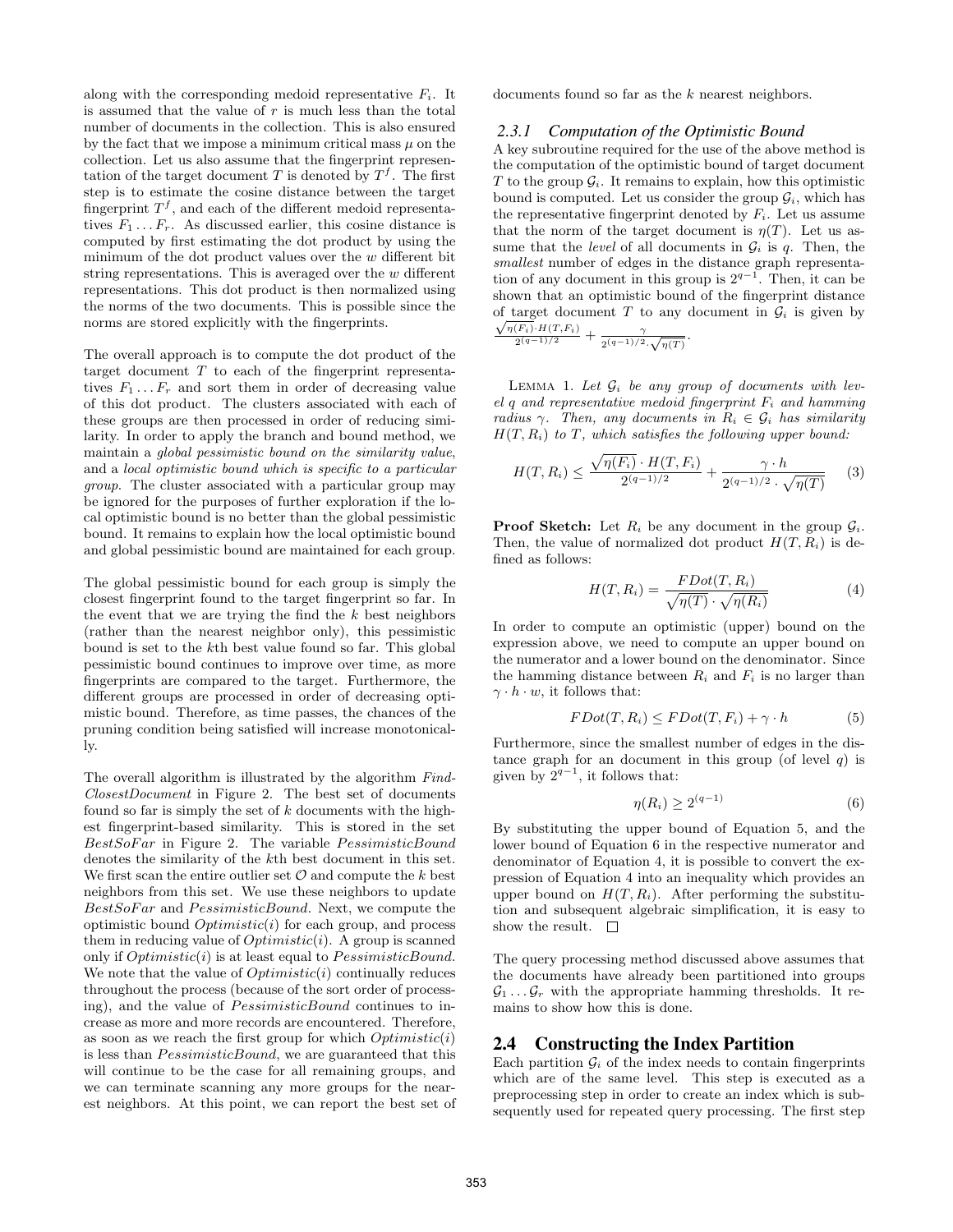is to convert the corpus  $\mathcal C$  into the fingerprint representation  $\mathcal{C}^f$ . Let  $L_{max}$  be the largest number of edges in any distance graph representation of the corpus  $C$ . We note that this fingerprint representation contains documents of different levels  $\mathcal{E}_1 \dots \mathcal{E}_s$ , where  $\mathcal{E}_i$  is the set of documents in corpus C of level *i*. The value of *s* is  $log_2(L_{max})$ .

For the documents  $\mathcal{E}_i$  of the *i*th level, we use a two phase processing approach for partitioning into groups with minimum mass  $\mu$  and (normalized) hamming radius  $\gamma$ . In the first phase, we retain a set of representatives medoids  $Q$ , which are initialized to a single fingerprint from  $\mathcal{E}_i$ . Associated with the j<sup>th</sup> medoid in  $Q$ , we have a set of fingerprints  $\mathcal{Z}_i$ . The documents are scanned one by one, and it is checked whether the closest medoid in  $Q$  to the currently being scanned fingerprint  $D$  is at a normalized hamming distance of at most  $\gamma$  across the w different hash functions. If this is indeed the case, and the closest medoid is the  $j$ th medoid, then we add the current fingerprint D to the set  $\mathcal{Z}_i$ . Otherwise, we add the fingerprint  $D$  to the current medoid set  $Q$ , which increases by 1. At the end of the first phase, we have a representative medoid set  $Q$  for  $\mathcal{E}_i$ , though many of the corresponding sets  $\mathcal{Z}_j$  to each medoid in  $\mathcal Q$  may not satisfy the critical mass requirement  $\mu$ . Therefore, each set  $\mathcal{Z}_i$  which has less than  $\mu$  fingerprints needs to either be redistributed to a different *representative medoid*, or it needs to be added to the outlier set. Therefore, at the beginning of the second phase, we prune all medoids from  $Q$  which have less than  $\mu$  fingerprints assigned to them. We create a new subset of documents which were assigned to these medoids. This subset of documents are scanned again one by one, and it is checked whether the corresponding hamming distance to the closest (remaining) medoid in pruned set  $Q$  is less than  $\gamma$ . If this is the case, then this document is re-assigned to the corresponding medoid. Otherwise, it is added to the outlier set  $\mathcal{O}$ . The set of medoids and their assigned documents forms a valid partition of fingerprints of level  $\mathcal{E}_i$ , which satisfies the hamming radius and critical mass requirements. This process is repeated for documents of each level  $\mathcal{E}_i$ , and the corresponding set of groups and the outlier set is correspondingly augmented during this process.

# **2.5 Extension to Corpus-to-Corpus Similarity Queries**

The method can also be extended to the case of corpus-tocorpus similarity queries. In this case, we have a target corpus  $\mathcal{T}$ , and we wish to determine all documents pairs from  $(\mathcal{T}, \mathcal{C})$ , which have the largest similarity. The main difference in this case is the way in which the most similar objects are tracked, and the optimistic and pessimistic bounds are computed. The value of  $Optimistic(i)$  is now computed by performing the same optimistic bound computation between  $F_i$  and each  $T \in \mathcal{T}$ , and then picking the particular value of  $T \in \mathcal{T}$  for which the optimistic bound is as large as possible. As in the previous case, we maintain the top  $k$  most similar candidates, except that in this case, we maintain the target-document pairs. When a particular partition  $\mathcal{G}_i$  is not pruned, we compute the similarity between each  $T \in \mathcal{T}$  and each document of the partition, and dynamically maintain the  $k$  best candidates. The similarity between the  $k$ <sup>th</sup> best pair is maintained as the pessimistic bound.

# **2.6 Speeding up the Pruning with Approximation**

It is possible to speed up the pruning process further, by allowing some approximation in the determination of the k nearest neighbors. We define an  $\epsilon$ -approximate set of k nearest neighbors as follows:

DEFINITION  $5$  ( $\epsilon$ -APPROXIMATE NEAREST NEIGHBORS). Any set  $S$  of  $k$ -nearest neighbors to the target  $T$  is said to be  $\epsilon$ -approximate, if the similarity of each element in S to T is at least within  $\epsilon$  of the similarity of the kth nearest neighbor to T.

We note that this relaxation in the definition of the  $k$  nearest neighbors can greatly speed up the pruning process. In order to determine the  $\epsilon$ -approximate k-nearest neighbors, the only difference in the algorithm is to use a relaxation on the pruning condition. In this case, we prune a group  $\mathcal{G}_i$ , only if  $Optimistic(i)$  is no larger than  $P \lessdot i \lessdot B \lessdot b$ This relaxation of the pruning condition greatly speeds up the search process. Furthermore, we will see that this relaxation does not affect the practical quality of the solution obtained.

# **3. EXPERIMENTAL RESULTS**

In this section, we will present the effectiveness and efficiency results for our method. We used a variety of real data sets in order to test the effectiveness of our approach. Our goal is to show that the approach is able to achieve significantly greater efficiency than the baseline which uses the inverted index. In addition, we will show that the similarity function which is used by the fingerprint method also continues to retain its effectiveness. All experiments were conducted on a Lenovo X61 running Windows 7 Ultimate with an Intel Core2 Duo T8300 Pentium 4 processor with a speed of 2.4 GHz, 2 GB of RAM, and a 160 GB hard drive. We implemented our algorithms in Java using jdk 1.6 and a virtual memory of 1GB.

# **3.1 Baseline Method**

The baseline method for our scheme was the inverted representation for indexing. In this context, we used the standard cosine measure for similarity based on the tf-idf representation of the text documents. The inverted representation is described in [12], and was implemented as follows. For each word in the lexicon, we created an inverted list with the document identifiers containing the word. Each of these document identifiers was attached to a normalized frequency (of the word in the document), and the corresponding  $L_2$ norm of the (normalized) frequencies. The  $L_2$ -norm of the frequencies is required in order to compute the normalized value of the cosine similarity. For each target document, we determined the corresponding inverted lists, and maintained a set of floating point counters for each document identifier occurring in any of these inverted lists. These counters were used in conjunction with the method discussed in [12] for computing the closest documents to the target.

#### **3.2 Evaluation Measures**

Since the nature of the similarity function changes with the use of the fingerprint method, it is critical that the corresponding quality of the distances continue to be maintained.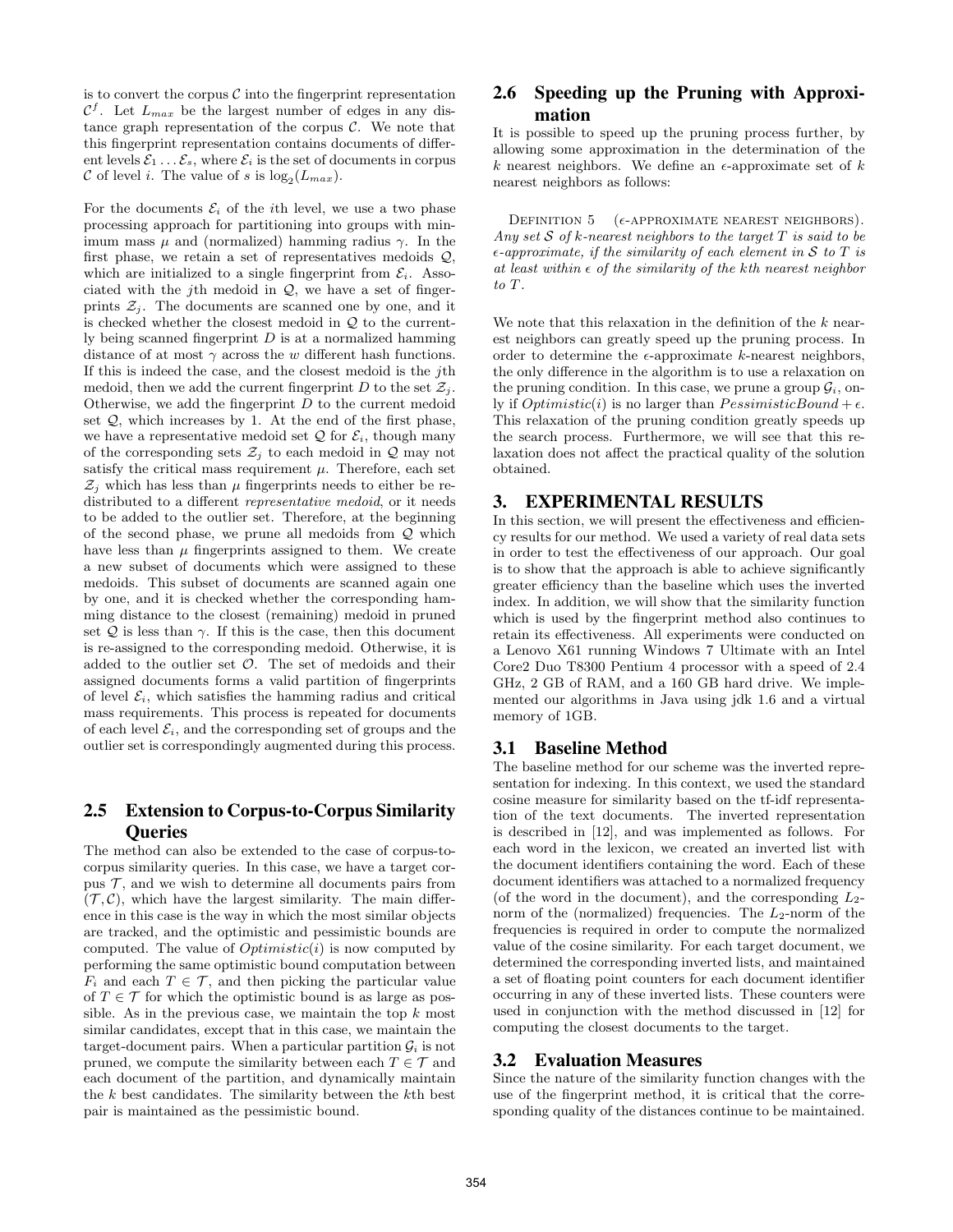Therefore, we need to test not only for efficiency, but also for effectiveness. One way of testing the quality is to use an external criterion in terms of class labels. For a given target corpus query set, we ranked all the source-target document pairs in order of reducing similarity, and picked the top 10% of the pairs based on different similarity measures. We computed the fraction of times that these pairs matched in class label value. We refer to this as the label match purity, and express this as a fraction in the range [0, 1].

We also tested the efficiency of the query processing time for both schemes. For the case of the standard cosine similarity, the inverted index was used for query processing. We also tested the index construction time for both the fingerprint and inverted representations.

# **3.3 Data Sets**

The data sets used were commonly used for evaluation of automatic text categorization techniques. All words in these data sets were stemmed and the stop-words were removed. Since these data sets were derived from classification applications, each of them had a clearly demarcated training and test data set. In each case, we sampled the query set from the test collection and used the training data as the corpus to be queried:

Reuters-21578: The Reuters-21578 data set contains documents from Reuters newswire service. We downloaded the "R8" version<sup>1</sup> of the Reuters-21578 data set which contains the top 8 most frequent classes and includes 2189 test documents and 5485 training documents.

20 Newsgroups Data Set: The 20 Newsgroups data set is a collection of approximately 20,000 newsgroup documents, which are partitioned (nearly) evenly across 20 different cybergroups. We chose the "bydate" version<sup>2</sup> of 20 Newsgroups which contains 7528 test documents and 11293 training documents.

**CADE Data Set:** The web pages for this data set<sup>3</sup> were extracted from the CAD Web Directory, which are Brazilian web pages classified by human experts. These data set contains 13661 test documents and 27322 training documents.

# **3.4 Effectiveness Results**

First, we will present the effectiveness results of the fingerprint representation in terms of the quality of the similarity search. This is necessary, because the use of the fingerprint representation results in a change in the similarity function. Unless otherwise mentioned, we set the normalized hash range  $\alpha$  to 3, the number of hash functions w to 1, the order of the distance graph  $m$  to 1,  $\mu$  to 10, and the normalized radius for building the fingerprints to 1. In each case, we used a query-corpus size of 1000. The purity results for different data sets and variations of the parameters are illustrated in Figures  $3(a)$  to (g). We will now describe the detailed results in each of the figures below.

In Figures  $3(a)$  to (c), we have illustrated the variation in label purity with increasing value of the hash range factor  $\alpha$  for the Reuters, 20 Newsgroup, and Cade data sets respectively. The hash range factor is illustrated on the  $X$ -axis, and the label purity is illustrated on the Y -axis for each figure (and corresponding data set). The results for the standard tf-idf based similarity are also illustrated in the same figure. Since the cosine similarity does not use the parameter  $\alpha$ , the value for the traditional similarity measure is a horizontal line in all cases. We note that the fingerprint scheme performed better for increasing values of  $\alpha$ , because this results in a larger hash range, and therefore fewer collisions. We note that for values of  $\alpha$  larger than 1, the fingerprint scheme always has a higher effectiveness as compared to the traditional similarity scheme.

In Figure  $3(d)$ , we have illustrated the variation in the effectiveness with different normalized radius rates. All schemes are illustrated on the same figure. We note that the radius rate controls the granularity of the clustering process. We have also illustrated the effectiveness of the tf-idf scheme in the same figure, but this effectiveness is always a horizontal line, since the radius parameter is specific to our scheme. The radius parameter is illustrated on the X-axis, whereas the cluster purity for all schemes and all data sets are illustrated on the Y -axis. All other parameters are set to their default values mentioned above. It is evident that the fingerprint scheme is insensitive to the value of the radius. This is quite encouraging, because it implies that the scheme can be used effectively with a wide range of parameters. In each case, the fingerprint scheme performs at least slightly better than the tf-idf method, though the difference is small at this choice of parameters for two of the data sets (Reuters and 20 Newsgroup). In the case of the Cade data set, however, the difference is quite significant. These results also show that the scheme is quite robust to different choices of the radius.

We also note that the choice of  $\epsilon$  decides the level of approximation for the scheme. An increase value of  $\epsilon$  facilitates a greater level of pruning (and therefore better efficiency) at the expense of quality. Therefore, it was interesting to test the level of quality degradation over different choice of the parameter  $\epsilon$ . The results are illustrated in Figure 3(e). All parameters were set to the default values mentioned above. The value of  $\epsilon$  is illustrated on the X-axis, whereas the label match purity is illustrated on the  $Y$ -axis. It is evident that for values of  $\epsilon < 0.25$ , the fingerprint scheme maintained its entire quality. However, if the value of  $\epsilon$  was chosen to be too large, the quality of the solutions degraded. We will also show in the efficiency section, that the use of larger values of  $\epsilon$  also improved the underlying query processing times drastically. Savings were also achieved for values of  $\epsilon$  which were less than 0.25.

We note that multiple hash functions were used in order to improve the robustness of the scheme. In Figure 3(f), we have tested the effectiveness of the fingerprint scheme for different number of hash functions. This is denoted by the parameter w. The results are illustrated for all three data sets as a bar chart for different number of hash functions. We have also included a bar for the effectiveness of the baseline tf-idf scheme. One of our interesting observations was that the use of more than one hash function did not improve the accuracy much in most cases (at least in the average case). Therefore, it was possible to use an efficient scheme using only one hash function, without losing too

<sup>1</sup>http://web.ist.utl.pt/ acardoso/datasets/

<sup>2</sup>http://web.ist.utl.pt/ acardoso/datasets/

<sup>3</sup>http://web.ist.utl.pt/ acardoso/datasets/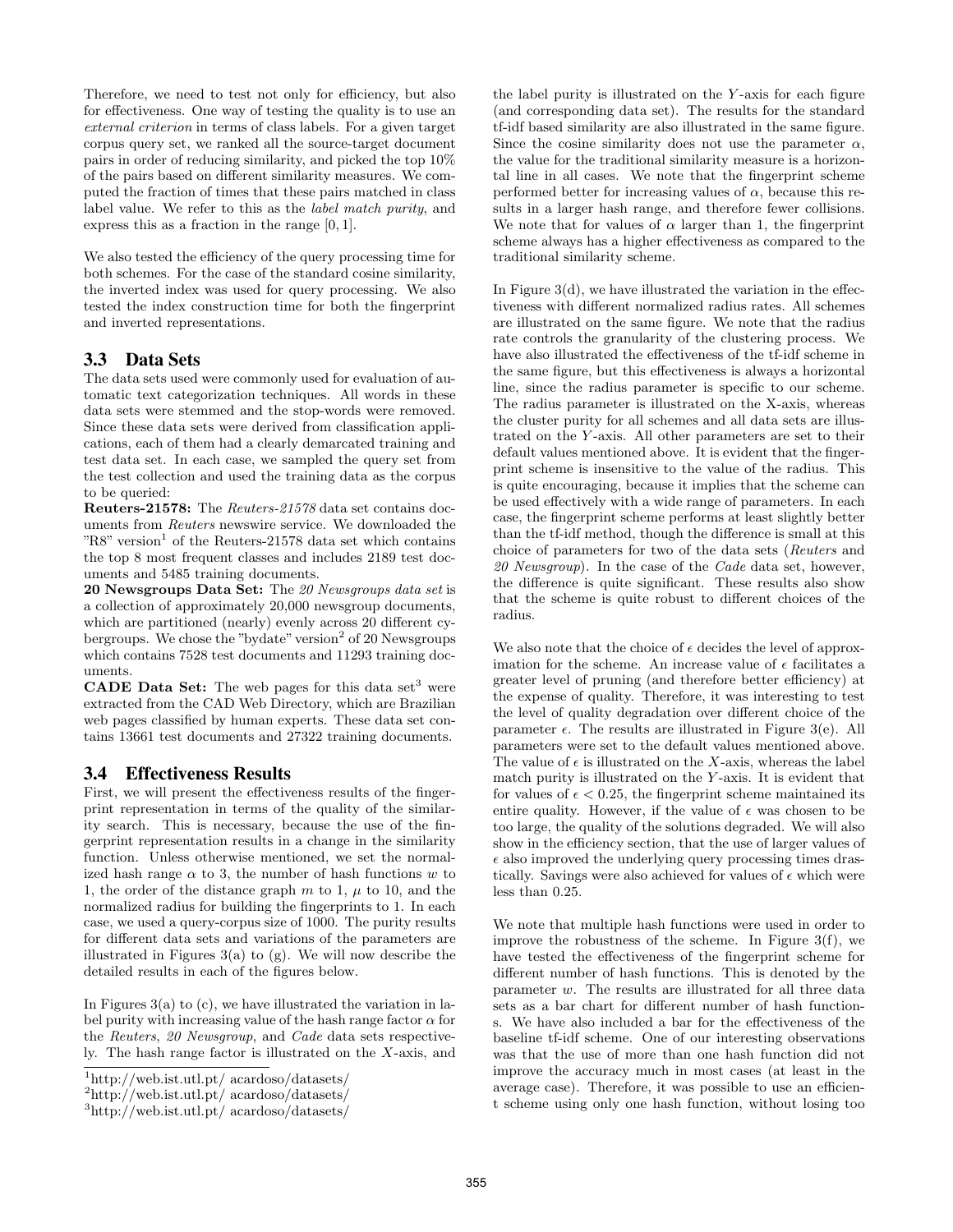

(g) All (Distance Graph Order m-variation)

Figure 3: Effectiveness results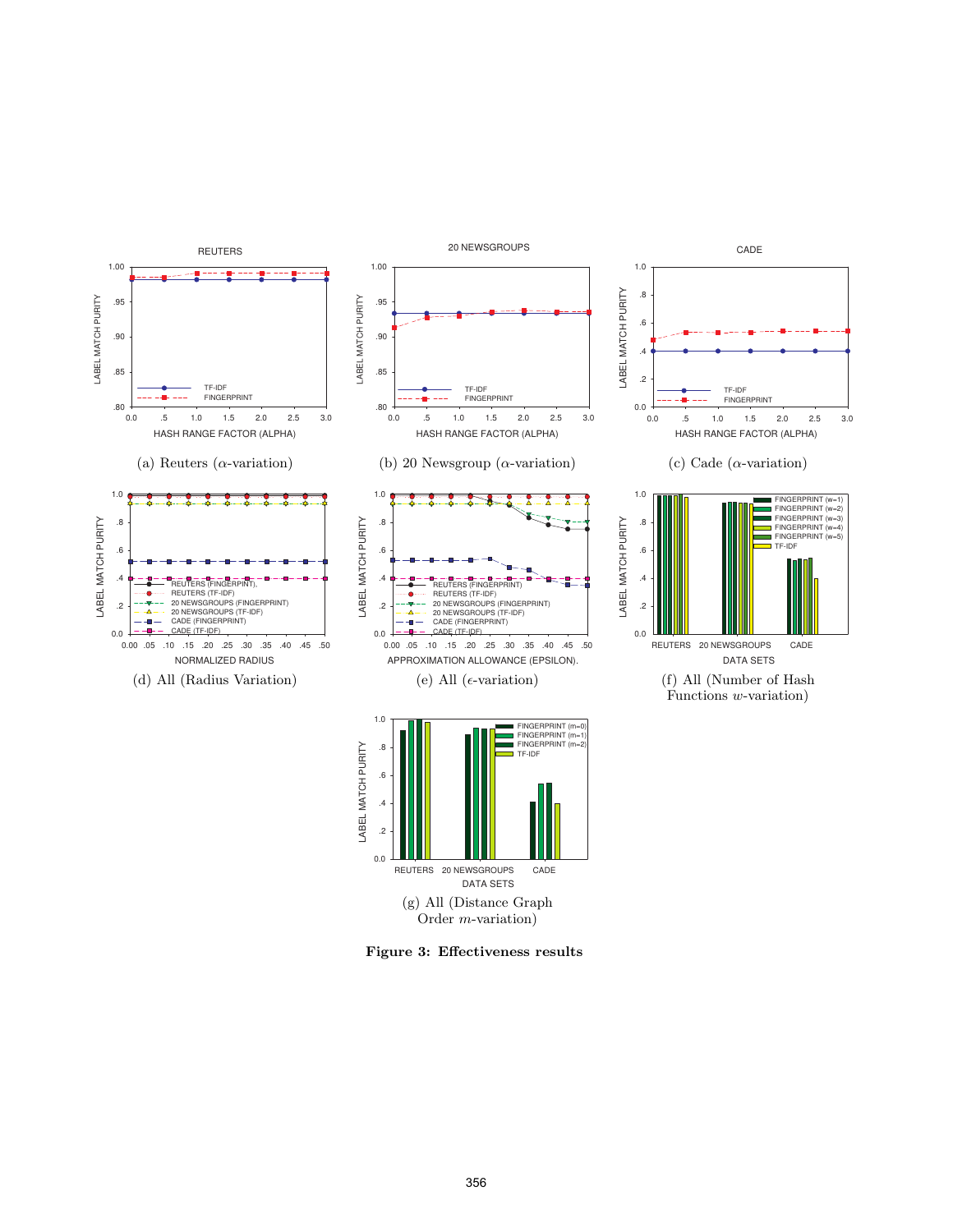

Figure 4: Efficiency results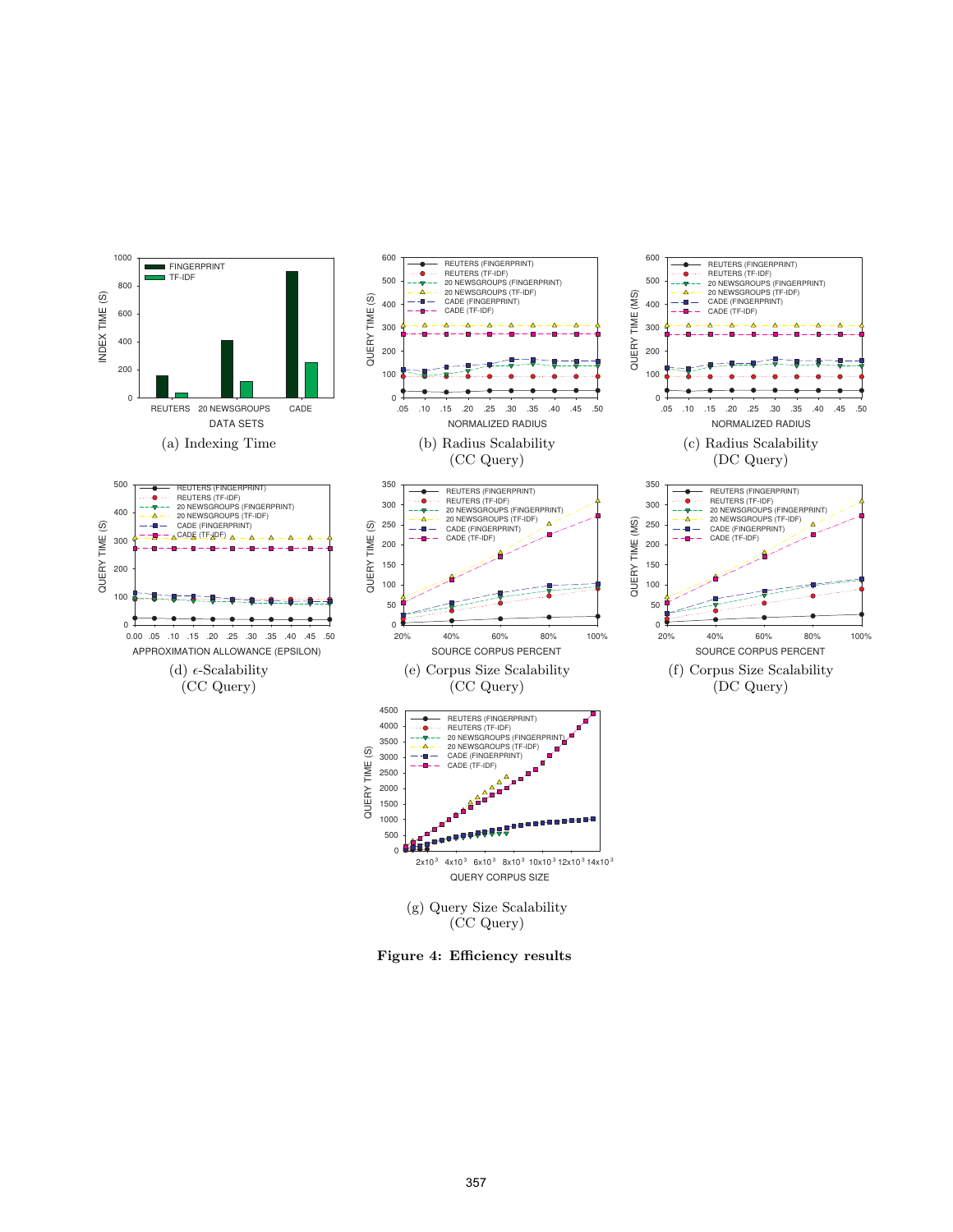much effectiveness. We also tested the scheme for distance graphs of different orders, which is denoted by the parameter m. The results are illustrated in Figure  $3(g)$  for all the three data sets. It is evident that in each case, the use of distance graphs of order 1, provided optimum results in all cases for the different data sets. This is a useful observation, since distance graphs are quite sparse, and it is possible to implement the algorithms quite efficiently for distance graphs of this order.

One summary observation from the different results presented is that the effectiveness of the fingerprint representation is either competitive to or superior to the tf-idf method for all data sets. Furthermore it is quite robust to the variation in different parameter values, and it works well for low values of the distance graph order and number of hash function. The latter observation bodes well for its efficiency. In fact, we will show that the fingerprint method also has tremendous efficiency advantages over the tf-idf scheme. On an overall basis, this would suggest that the fingerprint scheme has a clear advantage over the baseline both in terms of effectiveness and efficiency. In the next section, we present detailed efficiency results.

# **3.5 Efficiency Results**

The fingerprint scheme has a pre-processing stage which is a one-time cost required for creation of the index. The tf-idf scheme also has a one-time cost required for index creating. The running times for index creation of both schemes are illustrated in Figure 4(a). It is evident that the fingerprint scheme requires more time for index construction because it is more complex than the simple inverted index, and it requires a clustering stage for partitioning of the index. However, we note that this is simply the pre-processing time, which is a *one-time cost*, and the query-processing times are much more critical in terms of usability of the scheme. Both the schemes require a few minutes for index construction, and this is quite acceptable for a one-time cost. As we will see below, the fingerprint scheme provides significant savings in terms of query processing time, the importance of which outweighs any overhead for one-time pre-processing.

For the case of query efficiency, we tested both the documentto-corpus and the corpus-to-corpus queries separately, because (unlike effectiveness), these two kinds of queries behave in a fundamentally different way. As in the previous case, we tested both the fingerprint and the tf-idf scheme. Unless otherwise mentioned, we set the normalized hash range  $\alpha$  to 1, the number of hash functions w to 1, the order of the distance graph  $m$  to 1,  $\mu$  to 10, and the normalized radius for building the fingerprints to 1. In each case, we used a default query corpus size of 1000.

In Figure 4(b), we have illustrated the efficiency of the corpusto-corpus queries (CC Queries) with increasing value of the normalized radius for all the three data sets. The results for the tf-idf method are also presented as a horizontal line, as the results do not depend upon the normalized radius. The normalized radius is illustrated on the X-axis, and the query time is illustrated on the Y -axis. It is evident that the fingerprint method was always significantly more efficient than the tf-idf method, and the query times increased slightly with increasing radius. We have also presented the

results for the document-to-corpus queries (DC queries) in Figure 4(c). The results are quite similar to the case of the corpus-to-corpus queries.

The parameter  $\epsilon$  is used in order to control the level of approximation of the scheme. In Figure  $4(d)$ , we have illustrated the efficiency variation with the parameter  $\epsilon$  for all three data sets. The parameter  $\epsilon$  is illustrated on the X-axis, whereas the query time is illustrated on the  $Y$ -axis. It is evident that the efficiency increasing with increasing value of  $\epsilon$ . This is because a larger fraction of the data is pruned with increasing value of the parameter  $\epsilon$ . An important point to remember from our earlier effectiveness results in Figure 3(e) is that the quality of the results maintain their robustness over a wide range of values for the parameter  $\epsilon$ . Therefore, the greater efficiency can be achieved at practically no loss in accuracy.

We also tested the scalability of the method with increasing text corpus size and query-corpus size. The scalability results with increasing text corpus size for the corpusto-corpus and document-to-corpus queries are illustrated in Figures 3(e) and (f) respectively. While the tf-idf method scales linearly with increasing text collection size, the fingerprint method scales sublinearly with text collection size. This is because the efficiency of branch-and-bound increases with increasing database size. For the same fraction of database access, a larger collection allows for better pruning because of superior pessimistic bounds. In each case, the fingerprint method is much more efficient than the tf-idf method.

We also tested the scalability of the corpus-to-corpus queries with increasing query corpus size. The results for the corpusto-corpus and document-to-corpus queries are illustrated in Figures  $3(g)$  )respectively. The tf-idf method needs to iteratively go through all the query documents, and its scalability is therefore linear with query size. On the other hand, the fingerprint method has the advantage of better pruning with increasing query corpus size. Therefore, it shows sublinear scalability with increasing query corpus size. Furthermore, it continues to be significantly more efficient than the baseline tf-idf method in all cases. This suggests that the fingerprint scheme is more efficient and scalable with increasing queryand database sizes in a wide variety of scenarios.

# **4. CONCLUSIONS AND SUMMARY**

In this paper, we presented an efficient fingerprint-based index which provides the first available technique for resolving corpus-to-corpus queries. Such queries have become increasingly important in real scenarios because of search scenarios in which it may be desirable to determine documents which could be similar to any member from a particular query corpus. We designed an efficient fingerprint-based scheme in conjunction with a branch-and-bound method, which provides better accuracy than the tf-idf method in terms of quality, is significantly more efficient, and also shows sublinear scalability with increasing corpus and query sizes. The sublinear scalability also suggests that the approach is particularly useful for very large databases and query sets, which is the most difficult case in practical scenarios.